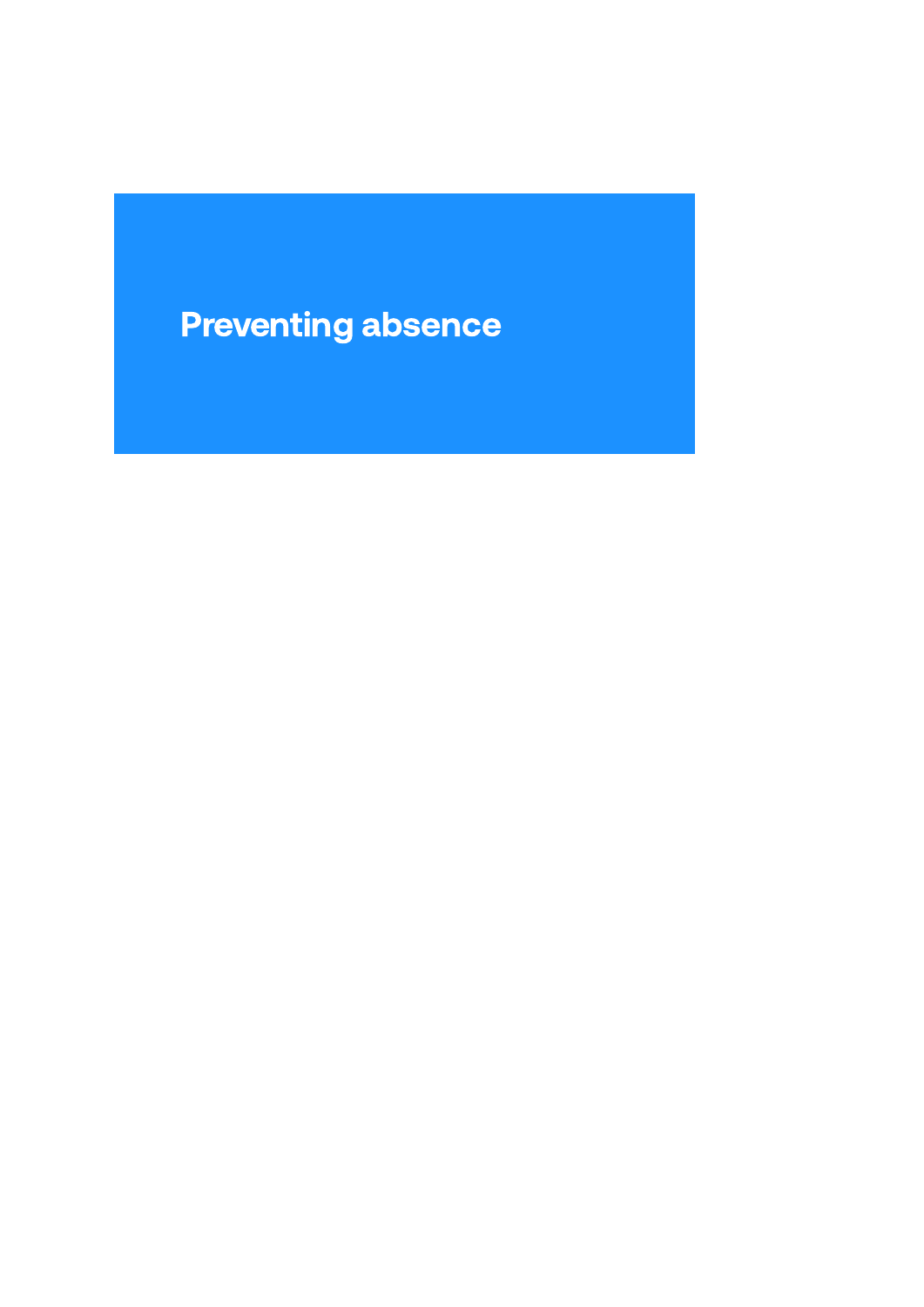# Health and safety

Health and safety is all about minimising illness or injury in the workplace. It covers many related aspects such as policies, accident reporting, potential hazards and risk assessments, manual handling, violence towards staff from patients, infection control, needle stick injuries and many more. It is the responsibility of all staff to safeguard the health and safety of the workplace and the team.

As a manager, you have a duty of care to your team to ensure that policies and procedures are followed. You should make yourself aware of your local health and safety policy, as different business areas will have different guidance in place to safeguard health and safety - for example, there will be separate advice for staff working in freight and logistics to those working in an office-based environment. You should be aware of where you need to go to gain further support, such as your occupational health (OH) or Human Resources (HR) departments.

As part of the role of manager, you will need to carry out workplace risk assessments for your work areas and setup preventative measures for any hazards identified. Your OH or HR department can help with any training needed for yourself and your staff to make sure your work area is as safe as possible.

Make links with the team in your organisation responsible for health and safety and find out what you need to do as a manager to keep your team, colleagues and patients safe. The Health and Safety Executive (HSE) also has a number of tools on their website (such as the line manager competency indicator tool) to help you assess your own skill levels as a manager in dealing with health and safety issues. These are very useful in identifying where you may need further training, support and information.

The NHS Staff Council's Health, Safety and Wellbeing Partnership Group (HSWPG) published a document called 'Workplace health and safety standards'. The standards aim to help organisations comply with health and safety law by pulling together legal requirements and good practice. They provide practical pointers and signposts for meeting appropriate

standards in key areas of workplace health and safety. The HSWPG has also published other useful guidance, research and advice on topics such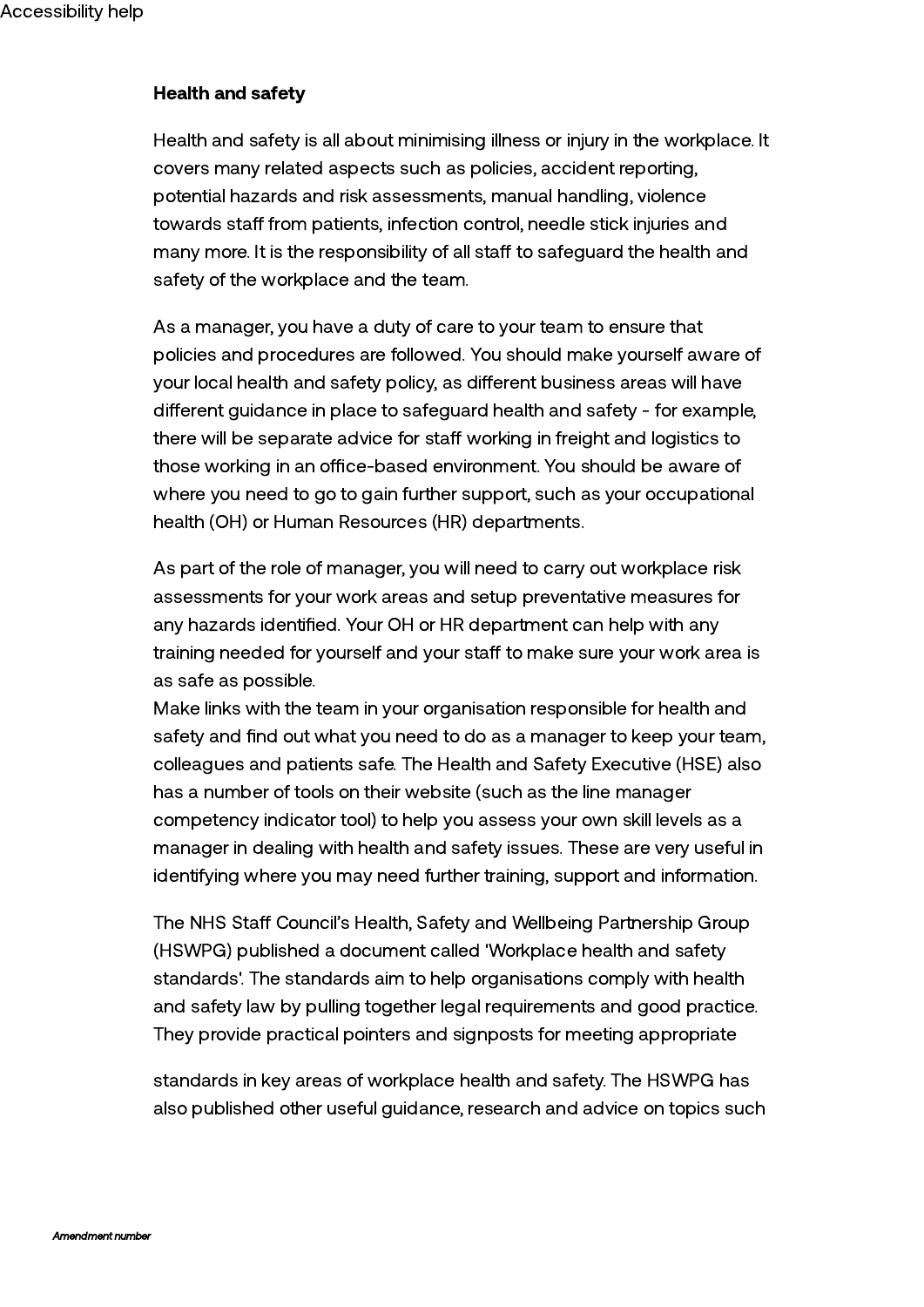and musculoskeletal disorders. All of these documents can be found on the health and wellbeing section of NHS Employers website.

Health and safety in the NHS in England is regulated by the Health and Safety Executive (HSE), and the Care Quality Commission (CQC). They have a liaison agreement that allows them to co-ordinate actives and share information relating to health and safety within the NHS. They have a wealth of information on their website, including safety alerts for employers. The HSE also works with other trade regulators such as the General Medical Council (GMC) and have agreements with them on health and safety issues for their members.

# Sickness absence coding

Sickness absence codes are a useful tool you can use to spot sickness trends in your team. Making sure these are used and recorded properly can help identify problem areas to target with interventions, such as infection prevention and teams under a lot of stress or other mental health issues. If correct codes are used, you can use them to create metrics and compare them to national sickness absence rates to see how your organisation is doing.

Once you have a benchmark for your organisation, you can make contacts with organisations that have lower absence rates and look to improve your own. This could all result in lower sickness absence rates and staff who feel more supported and able to deliver better patient care.

As a line manager you are responsible for recording accurately any sickness absence for the staff you manage, which could help you spot trends in absenteeism and address any potential issues within your team. This means that you must use the agreed process within your organisation, and know what you need to do to follow this. You must also ensure that any sickness absence report is accurate in terms of length of time off, and use the right ESR code for the absence. Failure to do this could impact on your employee's sick pay entitlements, and mean they do not receive the help or support they might need.

The ESR sickness codes are nationally agreed and should be used to identify the absence reasons for employee sickness. This can usually be done during and after the return to work meetings where you can get a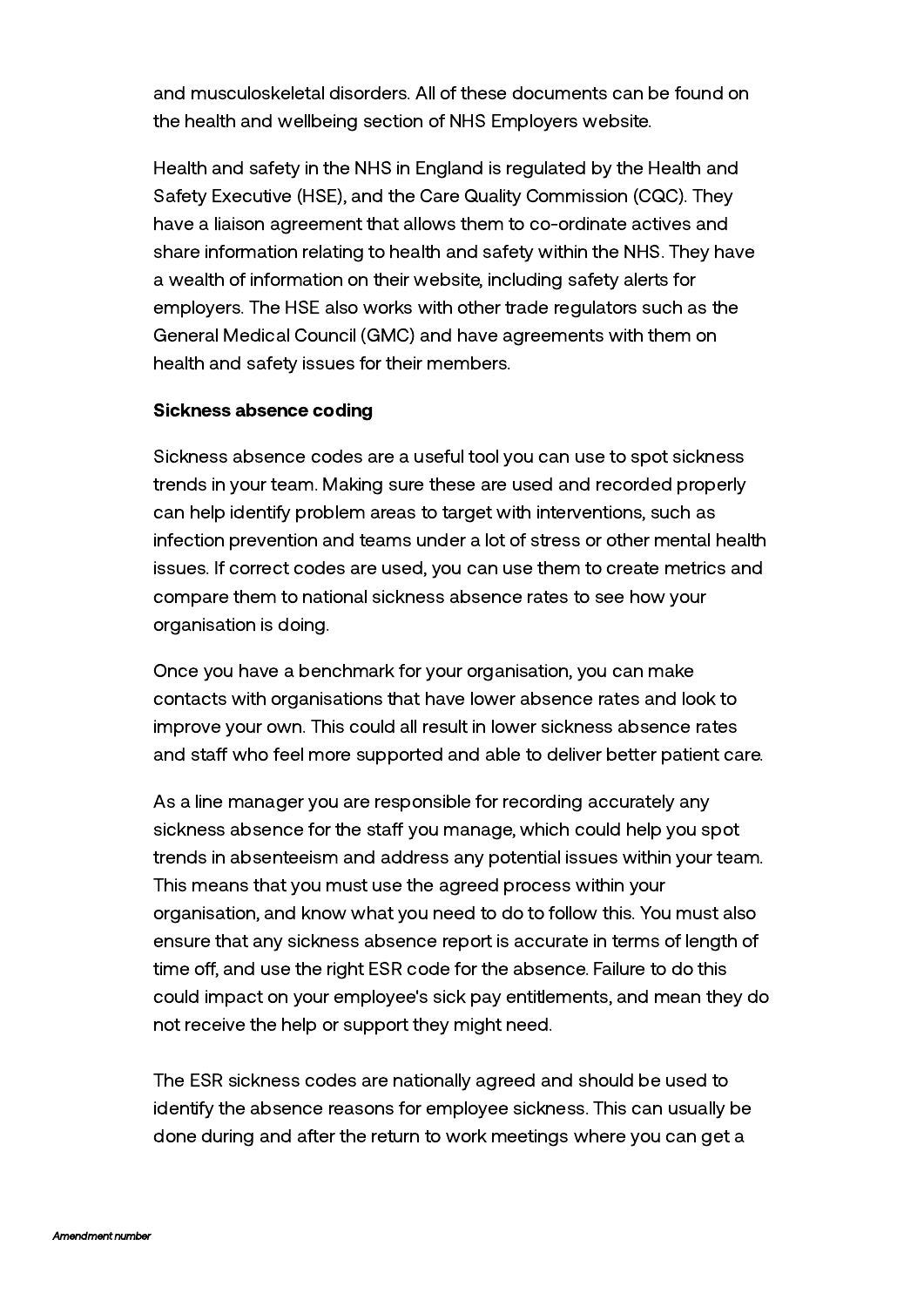good idea of the absence reason. In all cases you should try to use both ESR codes to drill down to the most appropriate reason. If you are not clear on the code to use or need guidance, you can ask your OH and HR departments to help you.

Sometimes employees may not wish to disclose the nature of their absence, making it hard to give them support. In this case, you should ask them if there is another person they feel more comfortable discussing this with i.e. HR, OH, a manager of the same sex etc. If they still do not want to discuss the issue, perhaps show them the codes and ask them to point out the reason without explaining. It's important you get the code right and can arrange for further help, and that trigger points are activated appropriately for any HR intervention needed.

# Appraisal

The appraisal process is one way for managers to assess an employee's health and wellbeing. There are many factors that impact on our health and wellbeing, including lifestyle choices and work-life balance. Many such choices take place outside of the working environment, many will impact employees at work, e.g. having too little sleep, being overweight, dealing with financial pressures. However, beginning a dialogue with your team members can help to identify what improvements can be made to create a healthier workplace.

As a manager you cannot directly influence all the factors which will impact on the health of your staff, however you can create a positive environment in which your employees feel able to discuss some of these issues. This is an important element of supporting health and wellbeing and helping employees to feel valued.

Your organisation may wish to include some specific questions in appraisal documentation to broaden the appraisal discussion to include staff health and wellbeing. Here are some ideas which you may wish to consider as part of your employee appraisals:

Each of the questions above is designed to begin a dialogue through which you can raise issues of concern about health and wellbeing and work towards answers that can benefit the whole team.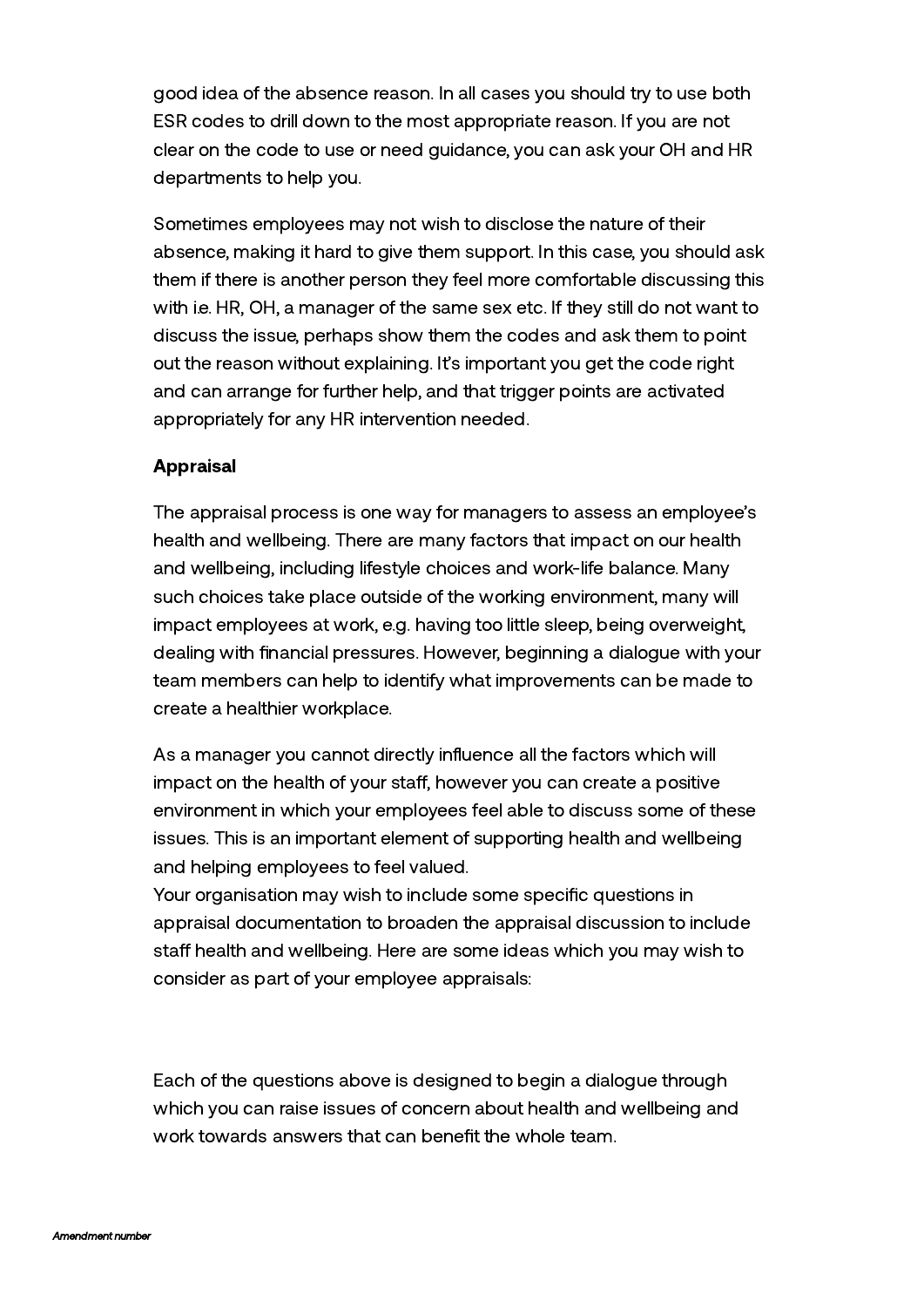You may also then want to find out what is happening within your organisation or where you can direct staff to find out about other activities and groups which might support and encourage their wellbeing approach.

- Are there any barriers to the health and wellbeing of your staff?
- How do you believe your staff are feeling?
- $\bullet$  How do you think this is affecting the work of your team?

How can you work together to support the health and wellbeing of the team more effectively?

Are you aware of team members that are showing signs of stress? What do you think you can do to assist them?

Are you aware of the organisation's health and wellbeing strategy and your role in delivering it?

- Have you assessed the health and wellbeing needs of your team? Do you know who to go to for assistance in doing this?
- Do you have a plan for improving the health and wellbeing of your team and have you shared it with them and discussed how it is to be achieved?

# **Resilience**

Resilience is all about maintaining your own high performance and a positive sense of wellbeing, even when facing difficult times, high pressured workloads or misfortune. As a manager you can help your team become more resilient and bounce back from problems by helping them avoid the issues associated with rust-out (not enough work, boredom, no challenge) and burn-out (too much work, pressure, stress). Try to help your team as a whole to maintain a balance in between rust-out and burn-out to keep them engaged, in control of their workloads and foster their own sense of purpose.

You can use the strengths of your team by: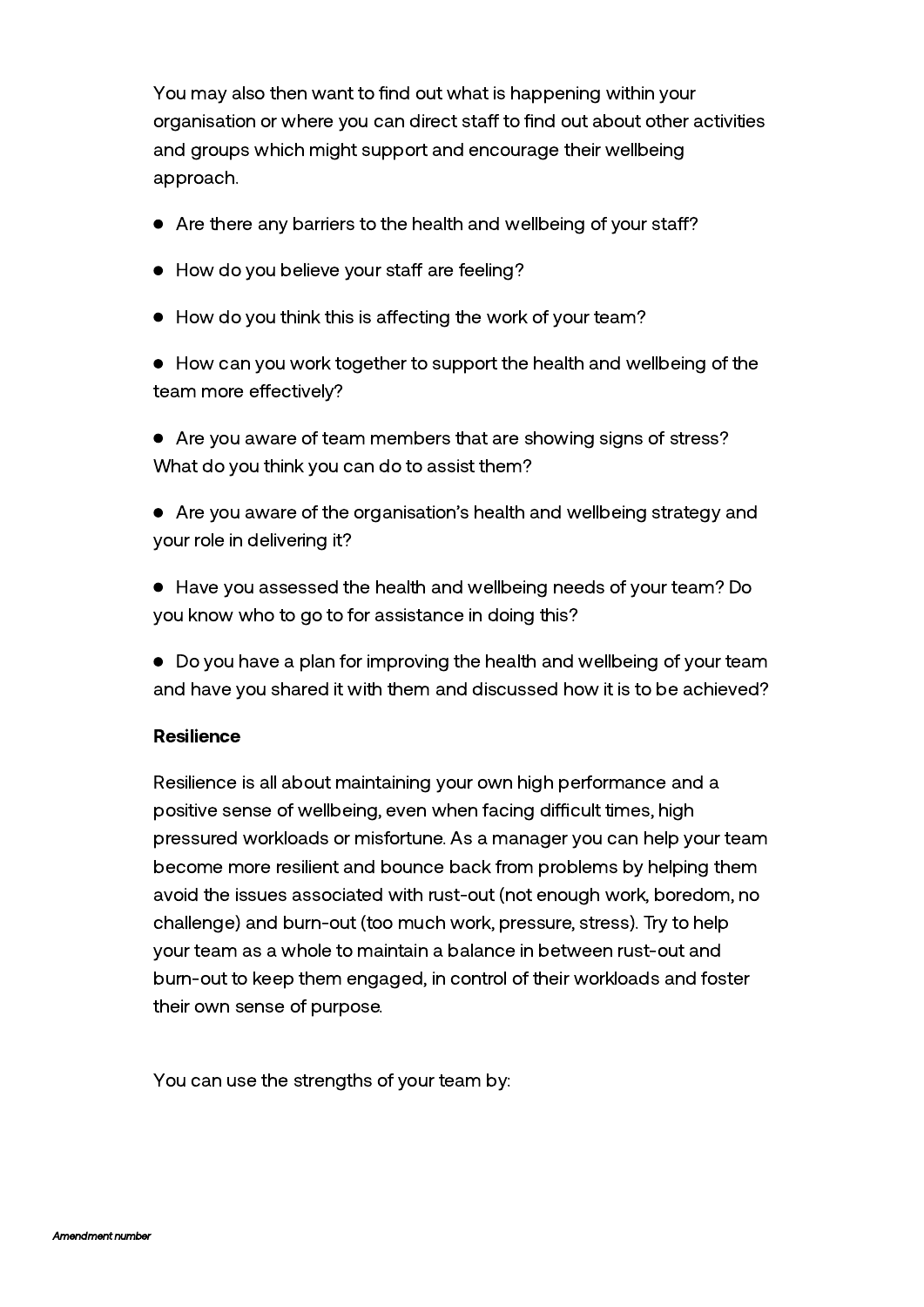$\bullet$  developing the strengths of your staff alongside any weak points

 $\bullet$  fostering positivity, make your staff feel good when they are doing what they are good at to give them a sense of purpose

ensuring your team know where they can get support, and help them to maintain a good work-life balance by promoting health and wellbeing activities/information.

being flexible, adaptable and open to ideas and change

 $\bullet$  identifying and spotlight staff in your team who are strong in one of the following - problem solving / decision making / interpersonal skills / motivation - variety will make your team stronger.

## Role of the line manager

As a line manager you can have a significant influence on the health and wellbeing of your staff. Best practice and research shows that competent line managers can contribute positively to the experience of employees. Many organisations are beginning to provide further training for managers on how best to manage their staff, alongside the softer skills required to support this. Improving these skills will assist you in managing sickness absence, developing the health and wellbeing of your employees and being seen to 'walk the talk'. Here are some useful pointers that you could be doing or working towards:

 $\bullet$  deal with staff who are ill in a fair, sensitive, consistent and confidential manner

- keep accurate records of your team sickness absence using organisation policies and systems
- analyse sickness absence data looking for trends or warning signs
- lead by example by following policies correctly i.e. flexible working, taking breaks

 $\bullet$  escalate issues and source support for staff where appropriate in a timely manner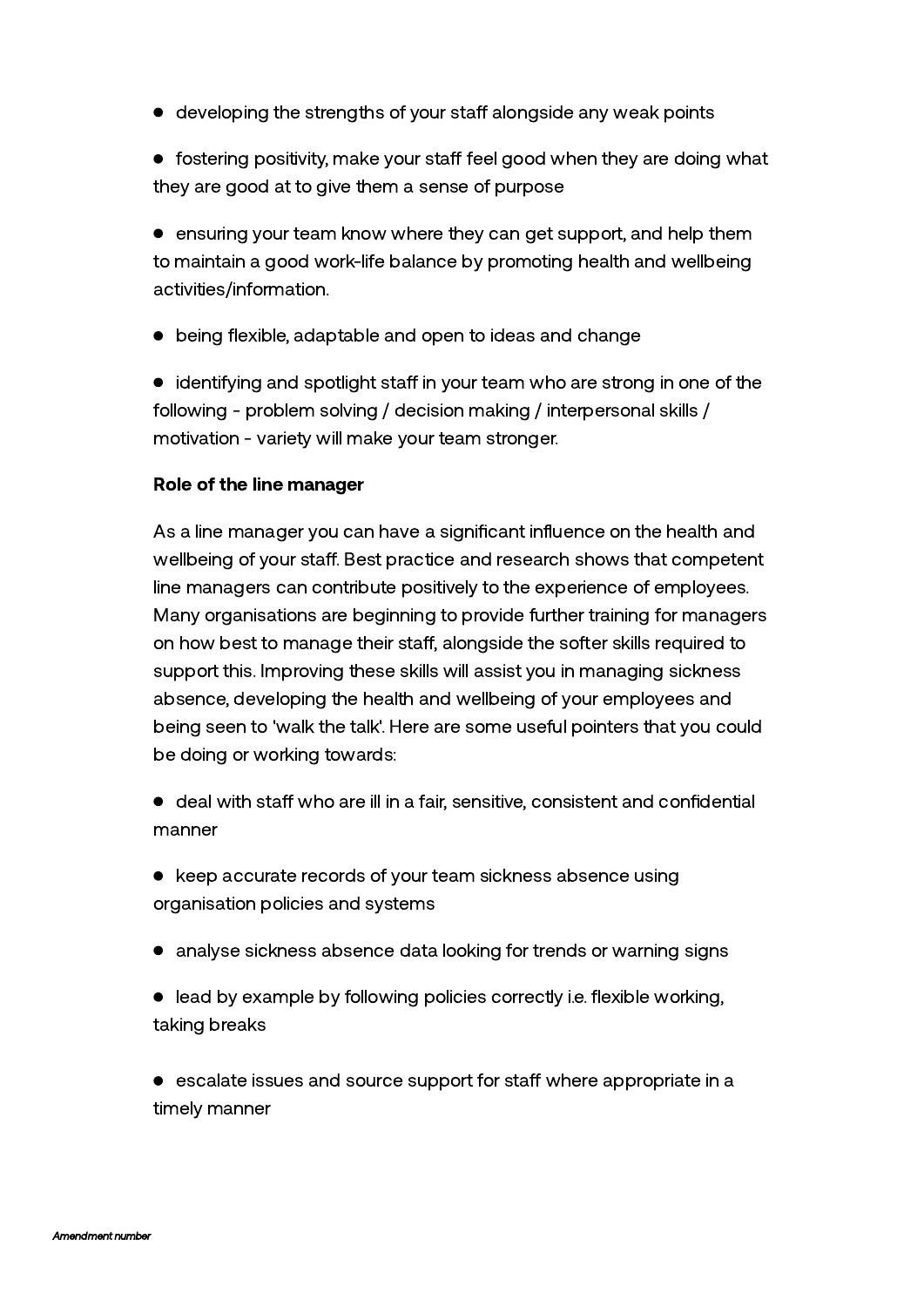**•** ensure your team know the policies, behaviour and engagement expected of them

**•** ensure your team know to take responsibility for their own health and wellbeing

- foster an open and inclusive culture in your team and workplace
- $\bullet$  don't put off difficult conversations
- $\bullet$  don't cancel meetings with your staff unless completely avoidable.

# **Effective management**

There are simple ways to manage your team more effectively. They don't require time or money, and most you can start right away. Supporting your staff by saying thank you for a job well done and creating a culture of openness can make a difference in promoting wellbeing among your staff.

Make time for positive reinforcement for example, say 'Thank you', or 'Tough shift, thanks for your support' etc.

If you have time say well done, ask what positives they will take away from today, or what they are most pleased about. This allows them to reflect on their personal sense of achievement and allows you the opportunity as their manager to say well done. We automatically focus on the negative and the one thing we could have done better. Let your staff leave work focussing on what they did well, and that they had the opportunity to share this with you.

## Be consistent

As a manager, you will have potentially difficult or challenging conversations with staff from time to time. Act when this is needed, taking

an honest, open approach. Being consistent will ensure expectations are clear to all.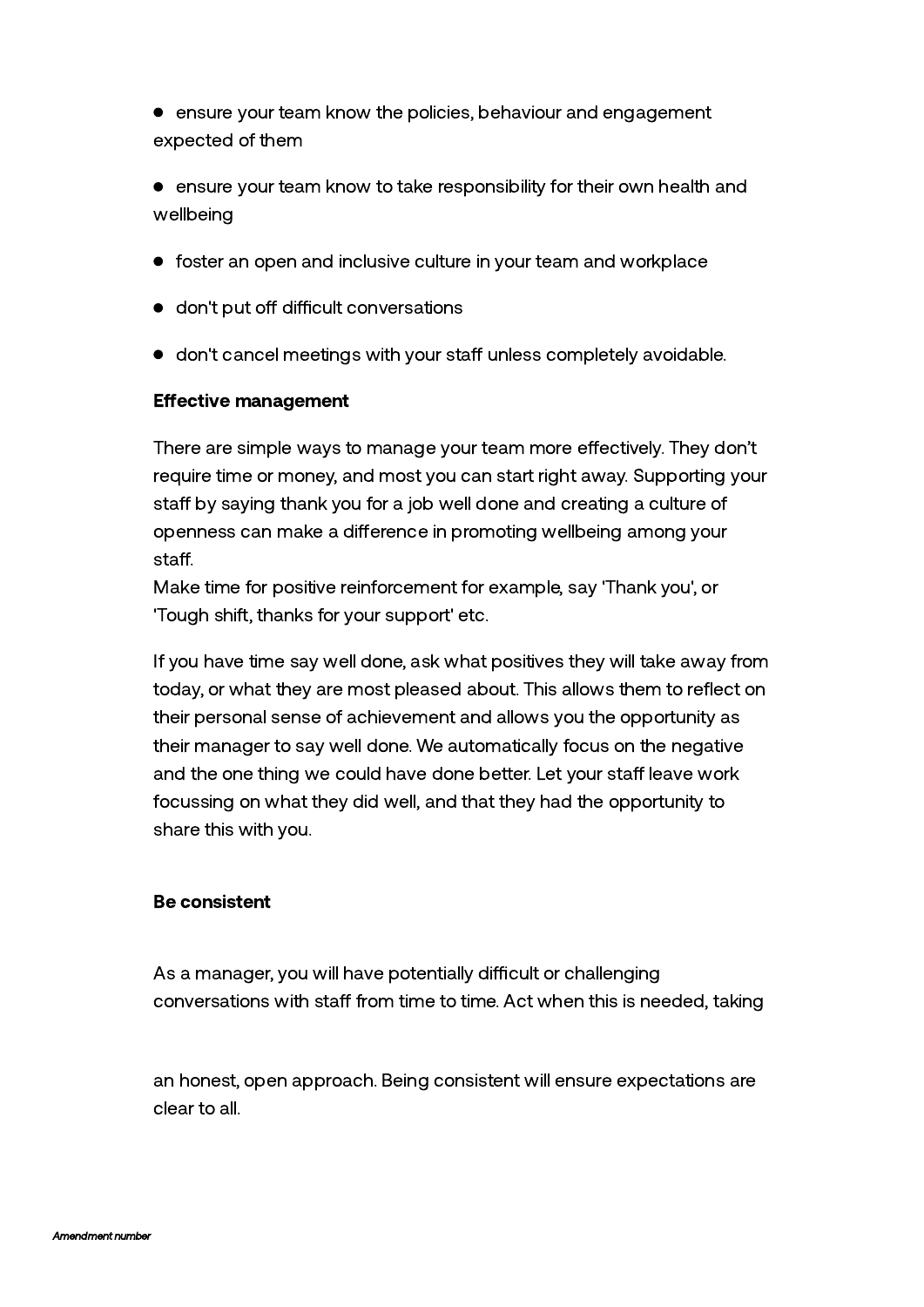Supporting and empowering individual employees will strengthen the whole team. Try to set aside time to be available for your employees or if your own workload restricts this, allow for a minimum period of time during the week when you will be available and let your staff know. This reinforces that they are important because you have made them your priority. Often knowing this time is available if they need it can be enough to make your employees feel valued.

## Manage the person, not their issue

Work with them to help them find a way forward, for example, what impact is this having? What could you do about it? What will you do about it? Keep an eye on your team's workload to ensure what they are expected to deliver is realistic within the timescales. Rather than taking problems off the employee, build up their resilience instead by empowering them to find the solution.

#### Keep things in perspective

Sometimes, both staff and managers come up against tough challenges and it feels like things are against you. However, being the voice of reason for your staff can prevent these concerns escalating. Be ready to ask your staff what alternative perspective could there be. What is their perception based on? What do they want to do to move forward?

#### Set up your managers' toolbox

As a manager, you won't have all the answers and shouldn't expect yourself to. What you can do is know who your key stakeholders are and who your employee can approach to assist them. This could include HR, OH, OD, counselling, health and safety reps etc. Keeping your colleagues

informed of where they can seek the help they might need will help them feel more supported.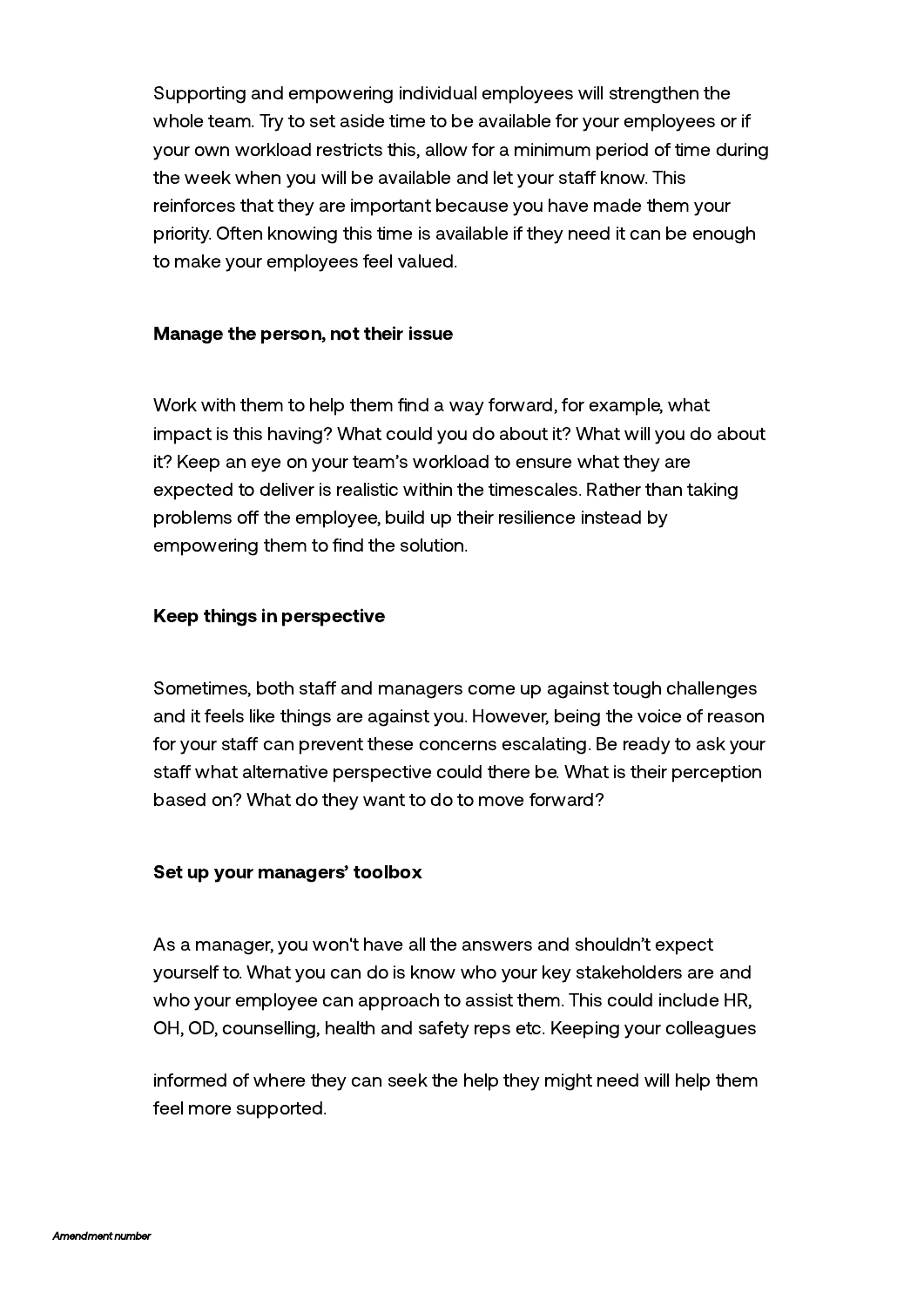## Make metrics your friend

A metric is a unit of measurement - for example, how many patients are there on the ward at any given time. When there is more than one metric (measure) it allows you to make a comparison. Metrics help you to understand what is going on but it only becomes useful when you do something with it. Key questions to ask are: what impact is this metric having on my staff, or patient care? Do I need to talk to my staff about this metric so I can understand the context of this and the impact this is having? If you have a lot of metrics and you are not clear how to use them effectively or what they are telling you, ask someone who uses them (for instance another manager) and then metrics can become useful to you and your team. For further information see the Using metrics section.

## Create a culture of openness and engagement

A good manager will lead their team by example. Ensure you set clear goals and expectations for your team, so you are all working toward the same purpose. Try to make your staff feel valued and involved in your organisation and give them opportunities to feed back their views. Make sure you know how to manage common health problems effectively i.e. mental health issues, musculoskeletal problems. Finally, take steps to manage your own personal health and wellbeing and to build up your resilience. The section on resilience may help you here.

## Using metrics

Metrics are all about making raw and basic data easy to interpret and understand. They help you recognise good practise and spot areas that you need to improve on. They can be anything from a simple spreadsheet to a really complex set of data and formulae. They are readily available and used regularly by analysts as well as all sorts of managers within the NHS who find them invaluable. Using metrics lets you create simple visual

summaries of important information, allowing you to present them clearly and flexibly to people who really need to see it, such as your board.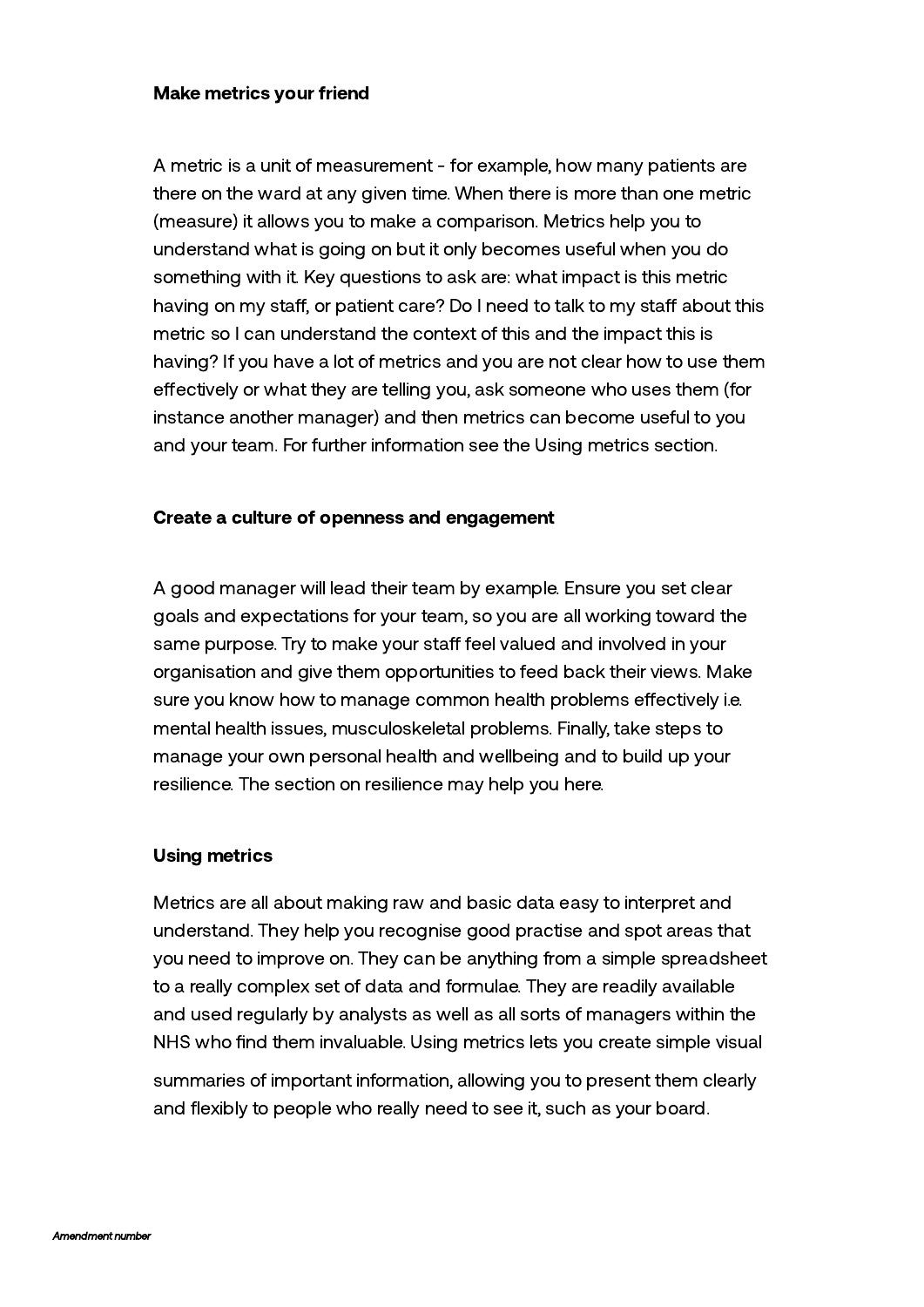A good example of metrics in use are the national sickness absence rates that the Health and Social Care Information Centre (HSCIC) create every quarter. These spreadsheets are full of data but are still easy to read and categorised into organisation, organisation type, and area. They show clearly which organisations have low sickness absence and which ones are not doing so well. These are publicly available and free to download from their website and are very useful to compare your own organisation with others in terms of absence rates. This data shows which organisations are doing well, so you can make contact with them and improve your own policies and wellbeing programmes and reduce absence rates.

Metrics enable you to understand what is the current position of your organisation, but only become useful when you do something with the data you have gathered, such as planning your wellbeing strategy, challenge and inform your board, and help you map engagement for key stakeholders. Health and wellbeing can be measured using a number of metrics such as:

- $\bullet$  staff sickness absence
- top five reasons for absence
- return to work meeting numbers
- vacancy establishment
- HR / OH interventions and referrals
- $\bullet$  agency and bank staff usage
- staff survey response rates
- appraisal rates
- mandatory training rates
- induction rates.

All the above is really useful data, allowing you to target important areas and hot spots for interventions and developments. Key questions to ask are what impact is this metric having on my staff, or patient care? Do I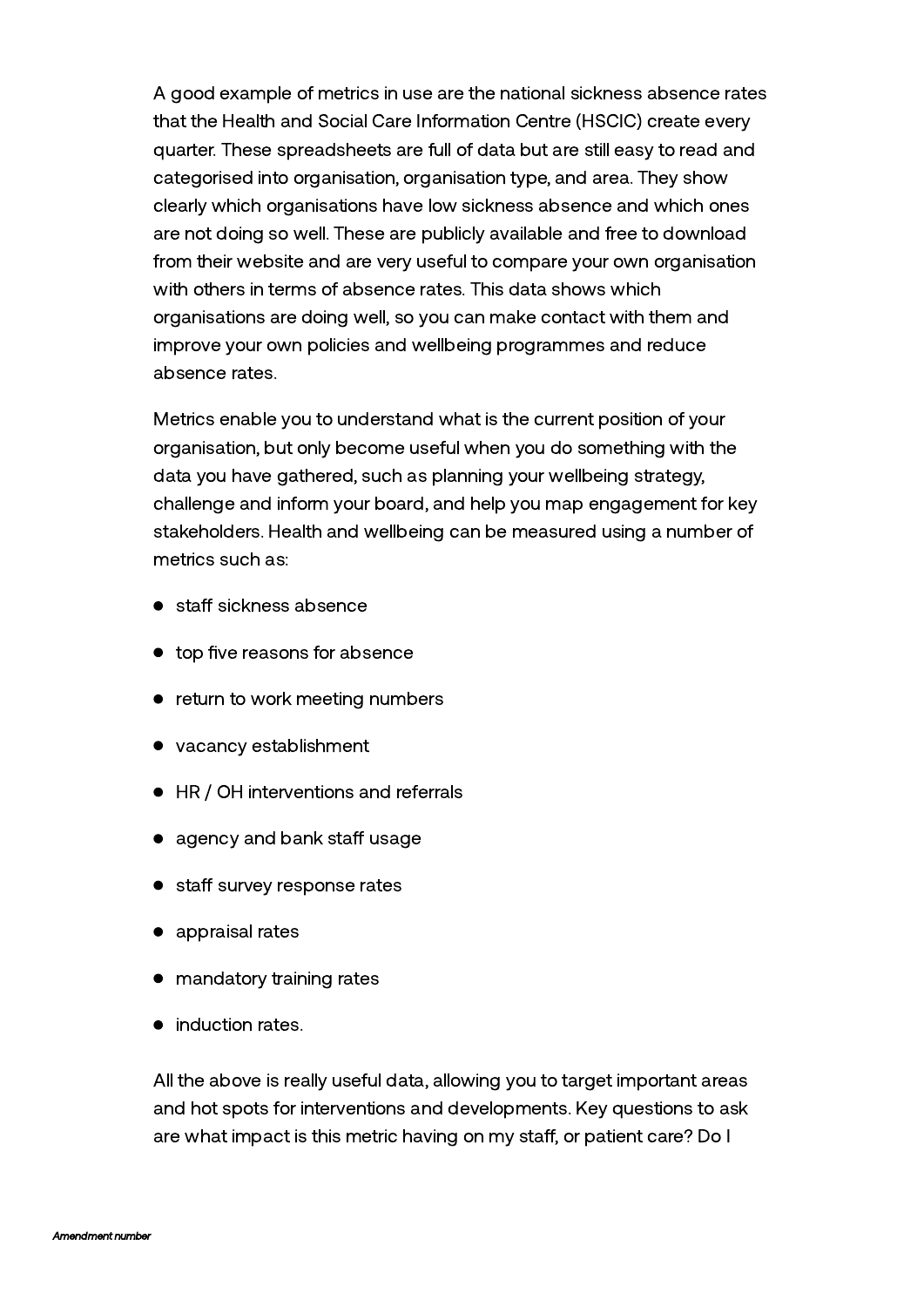need to talk to my staff about this metric so I can understand the context of this and the impact this is having?

# Engagement and communication

Engaging staff during a period of major change is a huge challenge for NHS organisations. Research shows that rapid change may lead individuals to feel overwhelmed or left behind. This section covers how best to communicate with your team and explains the benefits of developing resilience.

Engaging staff during a period of major change is a huge challenge for NHS organisations. Research shows that rapid change may lead individuals to feel overwhelmed or left behind. This is especially true in the NHS where many staff have worked there for many years. Concerns are also heightened when some changes are outside of the control of individual organisations or may even result in the organisation they work for being abolished. There are some actions that can be taken to mitigate the impact of change and seek to engage staff:

# Communicate well

Staff response to change will depend partly on how the changes are communicated. In some cases organisations are facing an external change, over which they will have very little control e.g. abolition. In others, the organisation itself has decided to take action such as service reconfiguration and in some cases there will be a mix of externally imposed and internally directed change e.g. mergers of community services. You as a manager, along with your HR team, can play a vital role through induction briefings with your staff to alleviate their worries and support them.

# Maintain staff engagement

The pace and scale of change in the NHS is increasing and may seem overwhelming to staff. Many staff will have seen proposals for change before and may be suffering from change fatigue and be sceptical of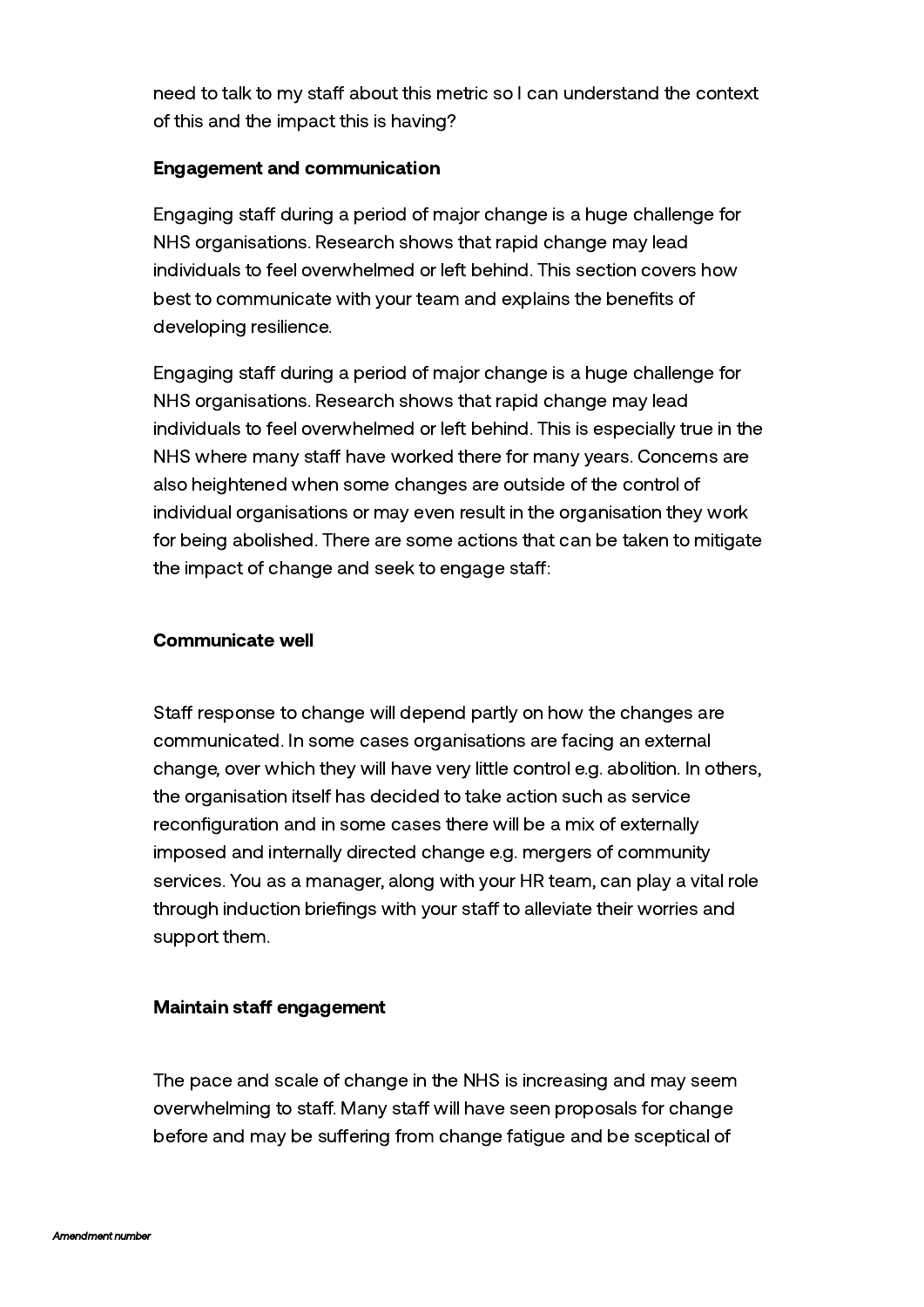new proposals, but organisations that involve and engage with staff early on generally find it can help deliver better outcomes. Listen to concerns, take on board feedback and communicate updates in a timely manner to keep your team on track. Reassure your staff that their concerns are being heard.

It may be difficult in maintaining relationships where staff have opposed potential changes but you should seek to keep an open and frank dialogue around implementation of any changes where possible. You therefore need to engage your staff around change and try to convey any case for change in a way which seeks to take staff along with them. This means being consistent in your messages and communication, building organisation by acting with integrity and being open about any risks. Evidence from public service organisations is that maintaining a focus on service delivery during change is key to motivating staff. Despite the range of changes in the NHS, your priority as a team will continue to be the provision of high quality healthcare services and better patient care.

# Developing resilience

Resilience is one way of dealing with change, building up the ability of your staff to cope with the processes of change itself through personal resilience. The concept of resilience was originally developed to look at how organisations dealt with emergencies. There is now a considerable amount of current research and debate over how to increase resilience for individuals and in periods of rapid change. It is also important to address health and well-being issues during a period of change as these have been shown to affect engagement and staff motivation. Further information can be found in the Resilience section.

## Presenteeism

Some staff struggle to cope with the day-to-day challenges of the job, stress, cost and budget cutting and organisational restructures - and feel that they must attend work even when they feel ill, or work beyond their usual working hours to meet deadlines. This is known as presenteeism, and it is occurring more often in the NHS today.